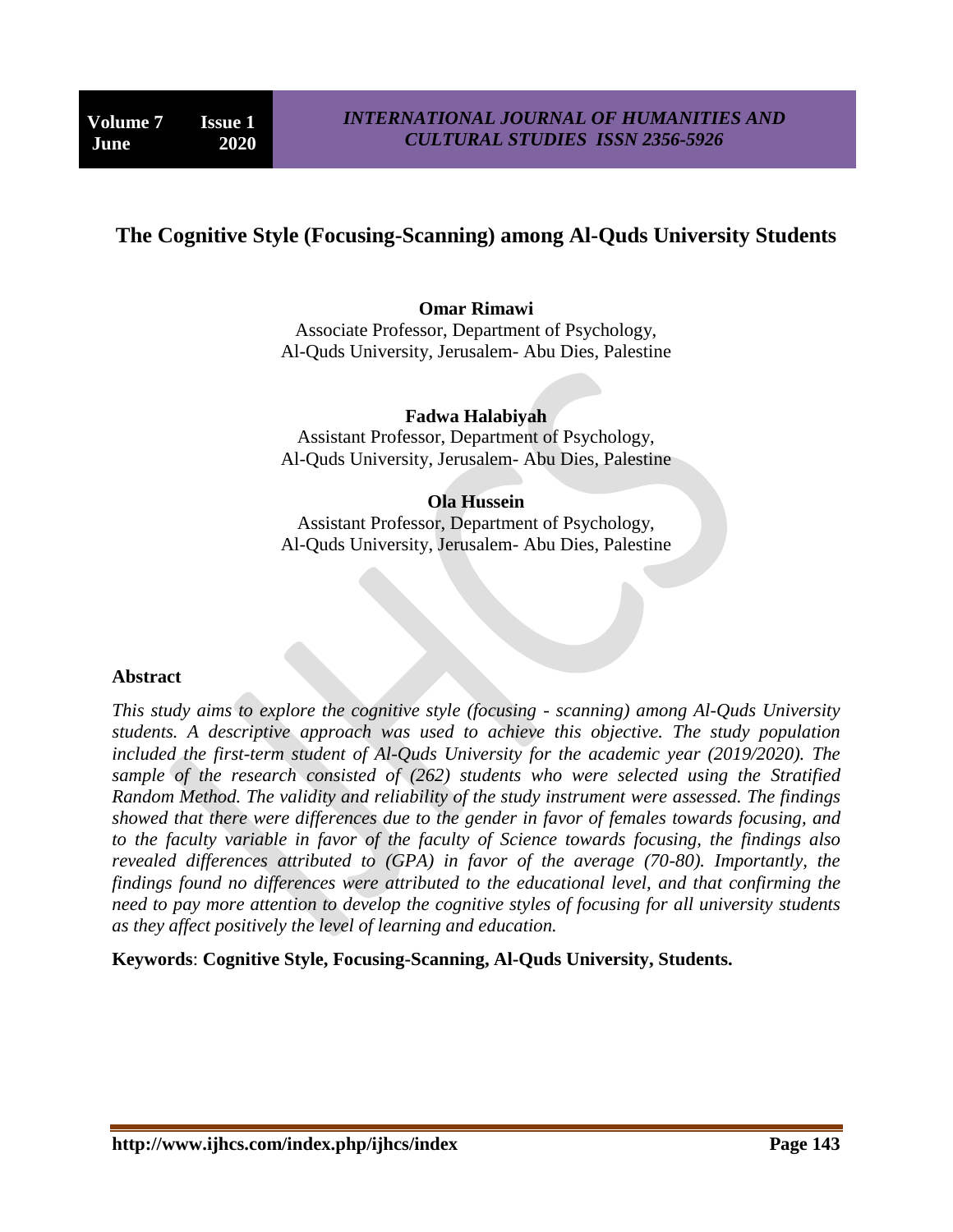### **Introduction**

Cognitive styles are essential and important factors influencing the outcomes of the learning process. Identifying a suitable style leads to an improvement in the effectiveness and quality of learning (Joughin, 1992). In this regard, Al-harithi (2010) suggested that the learner may have intellectual capacities that would allow him or her to achieve a high level of achievement. They never attain this level without studying the correct styles and methods required to make use of their capacities. In this sense, they started learning and addressing the cognitive styles that match the differences between learners, (focusing – scanning) style is one of those styles (Entwistle. 2000). Over the last twenty years, there has been a growing interest in educational research that discusses individual differences. Cognitive styles are one of these individual differences. Cognitive styles are defined as "The distinctive method people use to address and process information, feelings, and behavior in learning situations" (Nisbett, & Masuda (2003); Dong, & Lee, (2008)).

Cognitive styles reflect the cognitive preferences of the individual or the individual's preferred forms of performance in perceiving and organizing the surrounding stimulants. It is important to use the cognitive style accurately to achieve contact and the interaction between individuals (Kozhevnikov, 2007). It should be noted that there is evidence that cognitive style preferences shift based on educational training and become more analytical and thought-linked (Knox, 2000; Kolb& Kolb, 2005). Felder and Spurlin (2005) suggested that there are some styles of information processing that are favored by students, while others communicate more with written and verbal interpretations. There are some students whose learning styles are based on focusing, and therefore, they can pay more attention to detail and connect ideas. Goldwater and Schalk (2016) noted that students who use focusing style concentrate on understanding and learning the school materials, including linking the parts of the material content and learning about it from a holistic perspective. Scanning style-based students concentrate on rote learning and seek to recite the content as they learn, without concentrating on understanding and comprehension.

Cognitive style (focusing - scanning) is a method that reflects the individual differences in terms of attention and focusing on the stimulants they encounter. Focusing style-based individuals are characterized by the ability to draw attention to situations and stimuli, moreover, to keep on paying attention, and not to rush to make conclusions and decisions, whereas the scanning stylebased individuals are to the contrary (Raheef, 2009)

Fulmer and Barry (2004) proposed that the cognitive styles are relatively stable individual differences between individuals in terms of the methods of organizing perceptions and experiences, as well as informing and handling knowledge. They reflect the most frequent habits of thinking.

Salim (2009) suggested that cognitive style (focusing - scanning) is a method of explaining the differences between individuals regarding the degree of attention and intensity. Focusing stylebased individuals are distinguished with their straightforward goals as well as having a high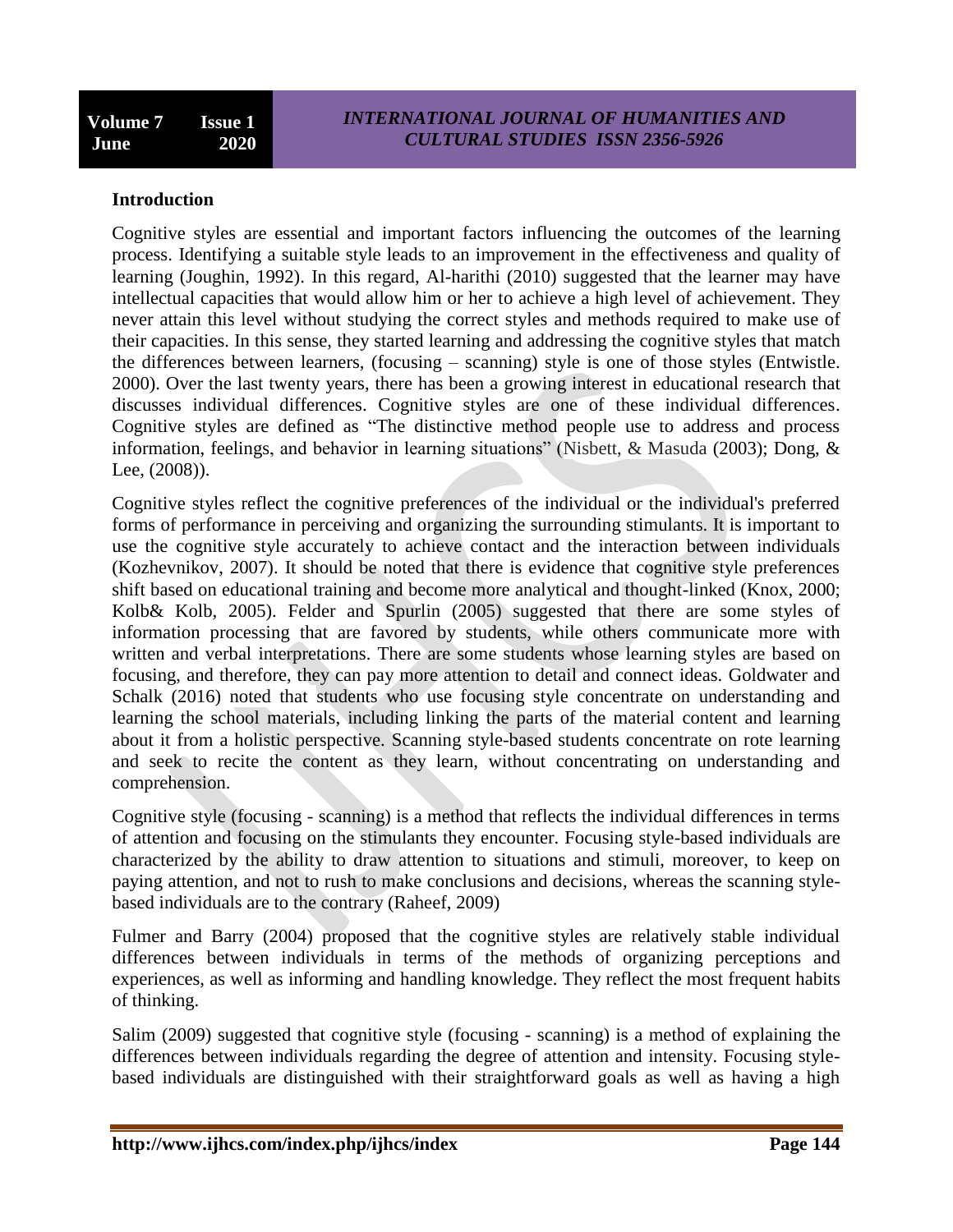degree of focusing and attention, whereas scanning style-based individuals are speedy and shortsighted, they also lack the attention in terms of its length.

## **The problem of the study**

The problem of this study is to identify the cognitive styles (focusing - scanning) among Al-Quds University students due to the variables of this study (gender, faculty, educational level, place of residence, and grade point average (GPA)).

### **Related literature**

Relevant literature indicated that there are differences between the means of focusing -based and scanning -based cognitive styles students (Rizk, Hana, Al-Desoky& Wafa 2018). There are also differences between focusing style-based students' scores and scanning style-based students' scores, as well as between the means of focusing style-based students' scores and scanning stylebased students' scores in academic achievement in favor of focusing style-based students (Abdel Alim& Raja 2017) and (Shehta, 2017).

Diseth and Martinsen (2003) indicated that the cognitive style (deep and surface) has positive effects on academic achievement. Raheef (2009) and Muhder (2014) showed that there are differences in the cognitive style (focusing - scanning) due to gender variables in favor of males, and there are differences due to faculty variables (Science-Humanities) in favor of the Science Faculty, where focusing style is dominant.

### **Methodology and procedure**

### **Study approach**

The descriptive approach used to achieve the purpose of this study. It is characterized as an approach that explores an existing phenomenon, event, or problem, and can be used to obtain the information needed to answer questions or hypotheses of the research.

### **Population and Sampling**

The population of the current research included first-term students at Al-Quds University the school year (2019/2020). The population of the study involved (9500) female and male students. The Stratified Random Sampling method was used to select the research sample which consisted of (262) students, males comprised (40.8%) of the sample while females represented (59.2%), as it is shown in Table (1).

Table 1: The distribution of the study sample according to the variables of the research.

| <b>Variable</b> | <b>Degree</b> | n   | %    |
|-----------------|---------------|-----|------|
|                 | Male          | 107 | 40.8 |
| Gender          | Female        | 155 | 59.2 |
|                 | Scientific    | 119 | 45.4 |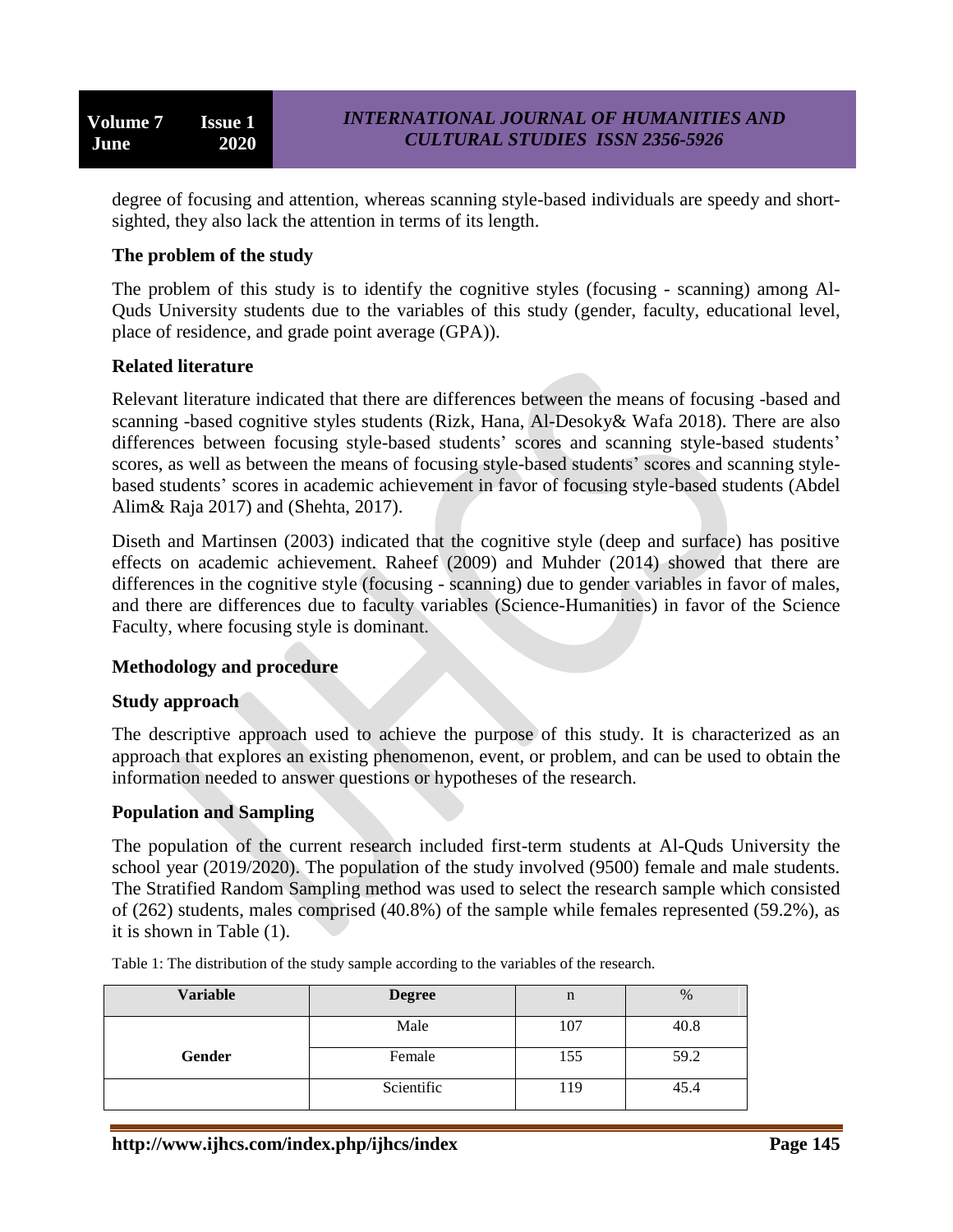### *INTERNATIONAL JOURNAL OF HUMANITIES AND CULTURAL STUDIES ISSN 2356-5926*

| Faculty                   | Humanities             | 143 | 54.6              |
|---------------------------|------------------------|-----|-------------------|
|                           | First year             | 74  | 28.2              |
| <b>Educational level</b>  | Second year            | 85  | 32.4              |
|                           | Third year             | 60  | 22.9              |
|                           | Fourth year and beyond | 43  | 16.4              |
|                           | Village                | 63  | 24.0              |
| <b>Place of residence</b> | City                   | 148 | 56.5              |
|                           | Camp                   | 51  | 19.5              |
|                           | $\geq 70$              | 63  | 24.0              |
| <b>GPA</b>                | 70-80                  | 66  | 25.2              |
|                           | $80 \geq$              | 133 | $50.\overline{8}$ |

### **Instrumentation**

Based on the literature and their instruments, as well as revising the relevant educational literature, the measurement of cognitive style (focusing – scanning) was used; which was prepared by Aljaburii and Alhassuna (2020). The measurement of this research consisted of (25) statements to assess the cognitive style (focusing – scanning), the total statements ranged from (25-50) scores with a theoretical mean (37.5) and at a virtual level (1.68). The higher the score on this measurement is above the mean, the more it goes towards focusing domain. The lower the score below the mean, the more it goes towards the scanning domain. The response should be one of the two alternatives (A, B); (A) is given two scores and reflects (focusing) style, while (B) gets one score and represents (scanning) style. In this way, the total score of the respondent is calculated. The importance of this procedure in building cognitive tests and measurements was described in Riding's study (1997).

## **Instrument Validity**

Validation of the instrument for all items exceeded (0.65)and ranged between(0.66 - 0.84), which implied that these elements were capable of measuring each element of Cognitive style (focusing - scanning)among the sampled population.

### **Instrument Reliability**

Reliability was tested using Cronbach's Alpha that was (0.76), demonstrating excellent reliability and consistency.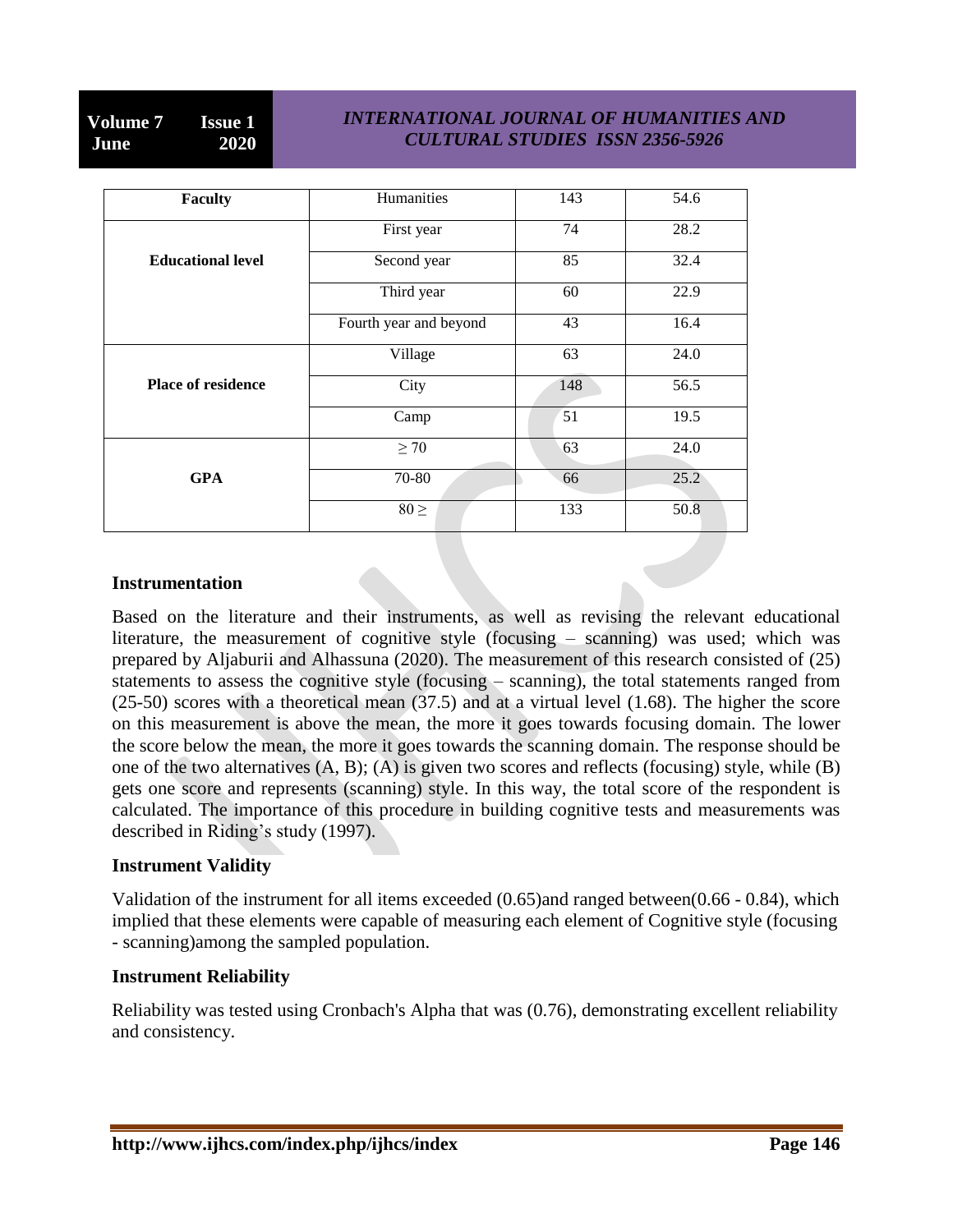# **Data Analysis**

After assessing the validity and reliability of the instrument of the study and ensuring its validity for statistical analysis, the means and standard deviations were extracted for each paragraph of the measurement, where Cronbach Alpha, t-test, **One Way ANOVA** was used, statistical packages (SPSS).

## **Results**

Below are the findings of this research, "The Level of Cognitive Styles (Focusing- Scanning) among Al-Quds University Students, «the impact of each variable through the responses of the participants on the study instrument, and the obtained statistical analysis of data.

### **Results concerning the first hypothesis**

No statistically significant differences are reported at the significance level ( $\alpha \le 0.05$ ) in the level of cognitive style (focusing- scanning) among Al-Quds University students due to the gender."

The first hypothesis was tested by measuring the results of (t) test, standard deviations, (p) value, and the means of the participants' responses to the level of cognitive style (focusing- scanning) among Al-Quds University students in terms of gender. The results are shown in Table (2).

Table (2): Results of (t) test, standard deviations, (p) value and the means of the participants' responses on the level of cognitive style (focusing- scanning) among Al-Quds University students due to the gender

| <b>Gender</b> |     | <b>Mean</b> | ${\bf SD}$ | Т       | p-<br>value |
|---------------|-----|-------------|------------|---------|-------------|
| <b>Male</b>   | 107 | 1.64        | 0.14       | $-4.89$ | 0.00        |
| <b>Female</b> | 155 | 1.74        | 0.160      |         |             |

Table (2) indicates that the value of (T) is  $(-4.89)$  and the significance level is $(0.00)$ , that is, there are differences due to the gender in favor of females with a mean value (1.74), it is a value higher than the value of the theoretical mean which is estimated at (1.68) towards focusing.

## **Results concerning the second hypothesis**

There are no statistically significant differences at the significance level ( $\alpha \le 0.05$ ) in the level of cognitive style (focusing- scanning) among Al-Quds University students due to the faculty.

The second hypothesis was tested by measuring the results of (T) test and the means of the participants' responses on the level of cognitive style (focusing- scanning) among Al-Quds University students in terms of the faculty. The results are shown in Table (3).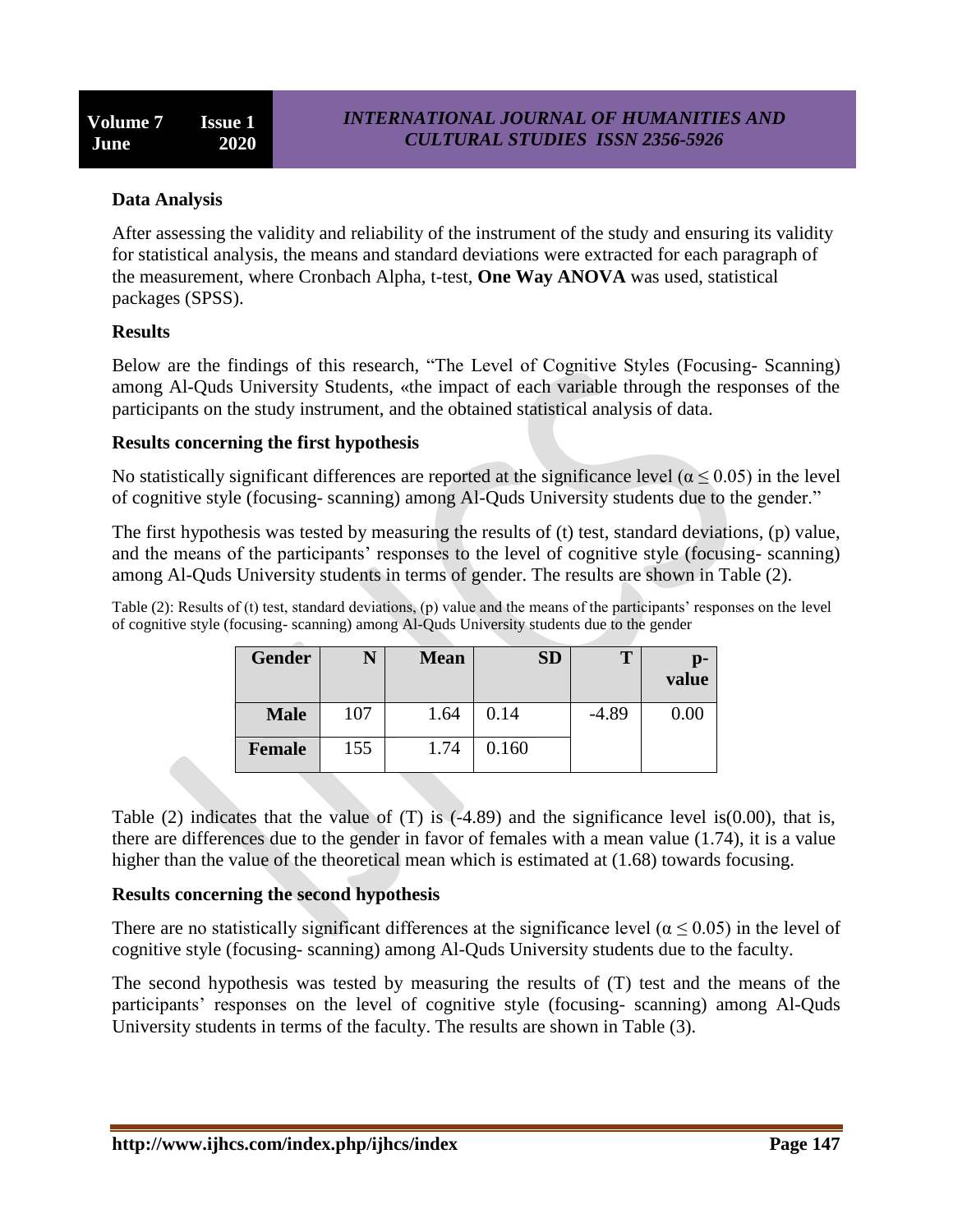Table (3): Results of (t) test, standard deviations, (p) value, and the means of the participants' responses on the level of cognitive style (focusing- scanning) among Al-Quds University students due to the faculty.

| <b>Faculty</b>    |     | <b>Mean</b> | SD   | m     | p-value |
|-------------------|-----|-------------|------|-------|---------|
| <b>Scientific</b> | 19  | 1.72        | 0.14 | 1.915 | 0.007   |
| <b>Literary</b>   | 143 | 1.68        | 0.17 |       |         |

Table  $(3)$  shows that the value of  $(T)$  is  $(1.91)$  and the significance level is  $(0.00)$ , that is, there are differences due to the faculty in favor of Scientific Faculty students with a mean value (1.74), it is a value higher than the value of the theoretical mean (1.68) towards focusing.

### **Results concerning the second hypothesis**

No statistically significant differences appear at the significance level ( $\alpha \le 0.05$ ) in the level of cognitive style (focusing- scanning) among Al-Quds University students due to the educational level.

The third hypothesis was tested by measuring the means of the participants' responses to the level of cognitive style (focusing- scanning) among Al-Quds University students due to the educational level. The results are shown in Table (3).

Table (4): Means and standard deviations of the participants' responses on the level of cognitive style (focusingscanning) among Al-Quds University students due to the educational level.

| <b>Educational</b> |    | <b>Mean</b> | <b>SD</b> |      | p-value |
|--------------------|----|-------------|-----------|------|---------|
| level              |    |             |           |      |         |
| <b>First year</b>  | 74 | 1.70        | 0.124     | 1.68 | 0.171   |
| <b>Second</b>      | 85 | 1.68        | 0.148     |      |         |
| Third year         | 60 | 1.74        | 0.185     |      |         |
| Fourth year        | 43 | 1.70        | 0.204     |      |         |
| and above          |    |             |           |      |         |

Table (4) shows that the value of (F)is (1.68) and the significance level is (0.171), it is a value lower than the significance level ( $\alpha \le 0.05$ ), i.e. there are no differences due to the educational level.

### **Results concerning the fourth hypothesis**

There are no statistically significant differences at the significance level ( $\alpha \le 0.05$ ) in the level of cognitive style (focusing- scanning) among Al-Quds University students due to the place of residence.

The fourth hypothesis was tested by measuring the means of the participants' responses to the level of cognitive style (focusing- scanning) among Al-Quds University students due to the place of residence. These findings are shown in Table (5).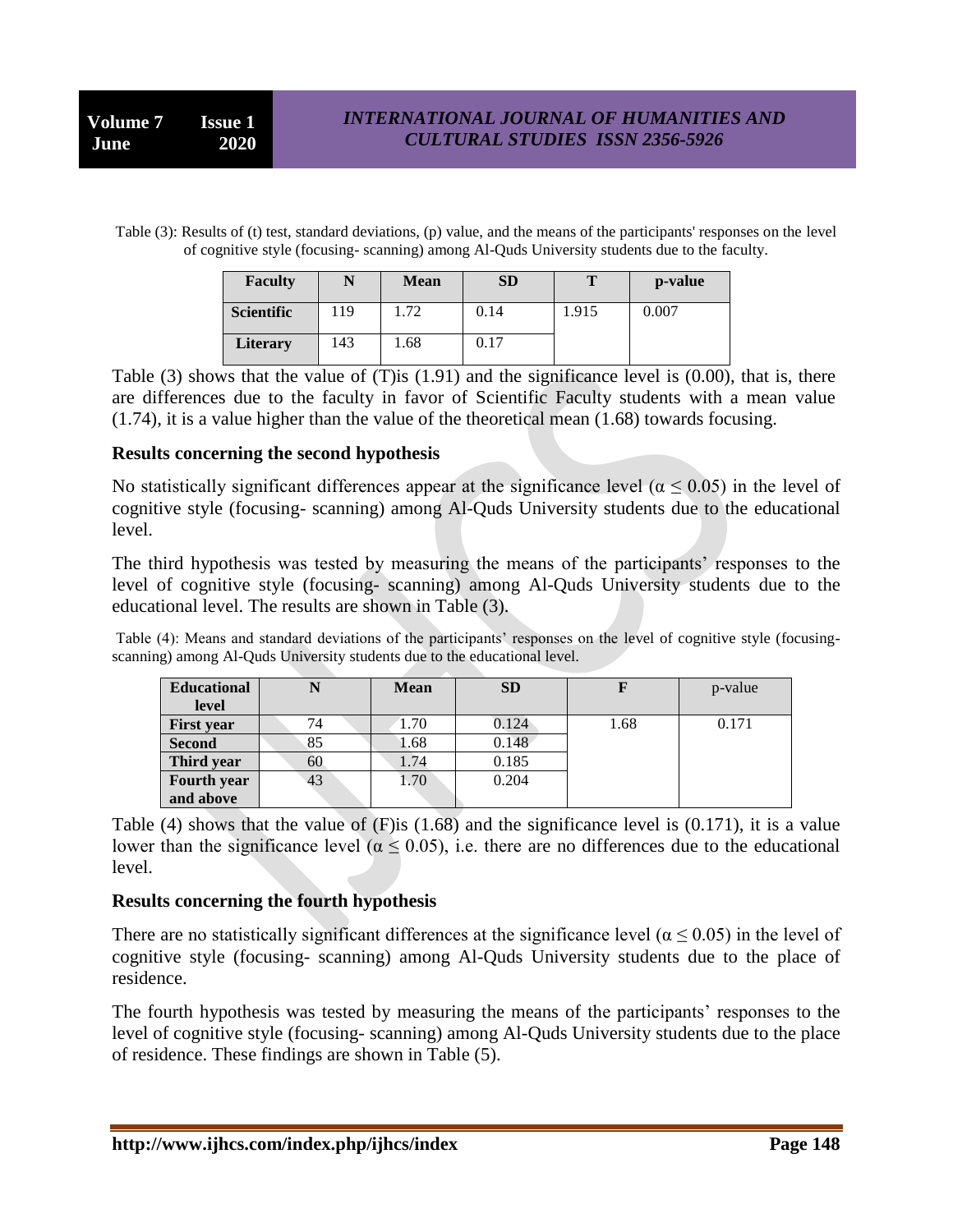## *INTERNATIONAL JOURNAL OF HUMANITIES AND CULTURAL STUDIES ISSN 2356-5926*

Table (5): Means of the participants' responses on the level of cognitive style (focusing- scanning) among Al-Quds University students due to the place of residence.

| <b>Place of residence</b> |    | <b>Mean</b>     | ${\bf SD}$ |    | p-value |
|---------------------------|----|-----------------|------------|----|---------|
| <b>Village</b>            | 63 | $1.70\,$        | .10        | 84 | .00     |
| City                      | 48 | 74              | ن 1 .      |    |         |
| Camp                      |    | .6 <sup>1</sup> | . I H      |    |         |

Table (5) shows that the value of  $(F)$  is (12.84) and the level of significance is (0.00) which is lower than the significance level ( $\alpha \le 0.05$ ), that is, there are statistically significant differences due to the place of residence, the differences are for the highest mean (1.7405), i.e. in favor of the residents of the city, the value that is higher than the value of the theoretical mean (1.68) towards focusing.

### **Results concerning the fifth hypothesis**

No statistically significant differences appear at the significance level ( $\alpha$  < 0.05) in the level of cognitive style (focusing- scanning) among Al-Quds University students-due to the (GPA).

The fifth hypothesis was tested by measuring the means of the participants' responses to the level of cognitive style (focusing- scanning) among Al-Quds University students due to (GPA). These findings are shown in Table (6).

Table (6): Means of the participants' responses on the level of cognitive style (focusing- scanning) among Al-Quds University students due to (GPA).

| <b>GPA</b> | N         | <b>Mean</b> | SD   |       | p-value  |
|------------|-----------|-------------|------|-------|----------|
| $\geq 70$  | ნე        | 1.627       | 0.13 |       | $0.00\,$ |
| 70-80      | 66        | 1.685       | 0.18 | 15.27 |          |
| $\leq 80$  | 22<br>199 | 754         | 0.14 |       |          |

Table (6) shows that the value of (F) is (15.27) and the level of significance is (0.00) which is lower than the significance level ( $\alpha$  < 0.05), that is, there are differences due to (GPA) in favor of the average (70-80) with a mean (1.685), the value that is higher than the value of the theoretical mean (1.68) towards focusing.

### **Discussion**

This study aims to explore the cognitive style (focusing-scanning) among Al-Quds University students according to the variables of the study (gender, faculty, educational level, place of residence, and GPA).

The findings revealed differences in the cognitive style (focusing-scanning) among Al-Quds University students due to the gender variable in favor of females and towards focusing. This result illustrated by several social and cultural factors related to the different socialization of males and females, which affect the thinking mechanism, personality, and roles of each, especially in Eastern societies, where these societies place a great burden on the shoulders of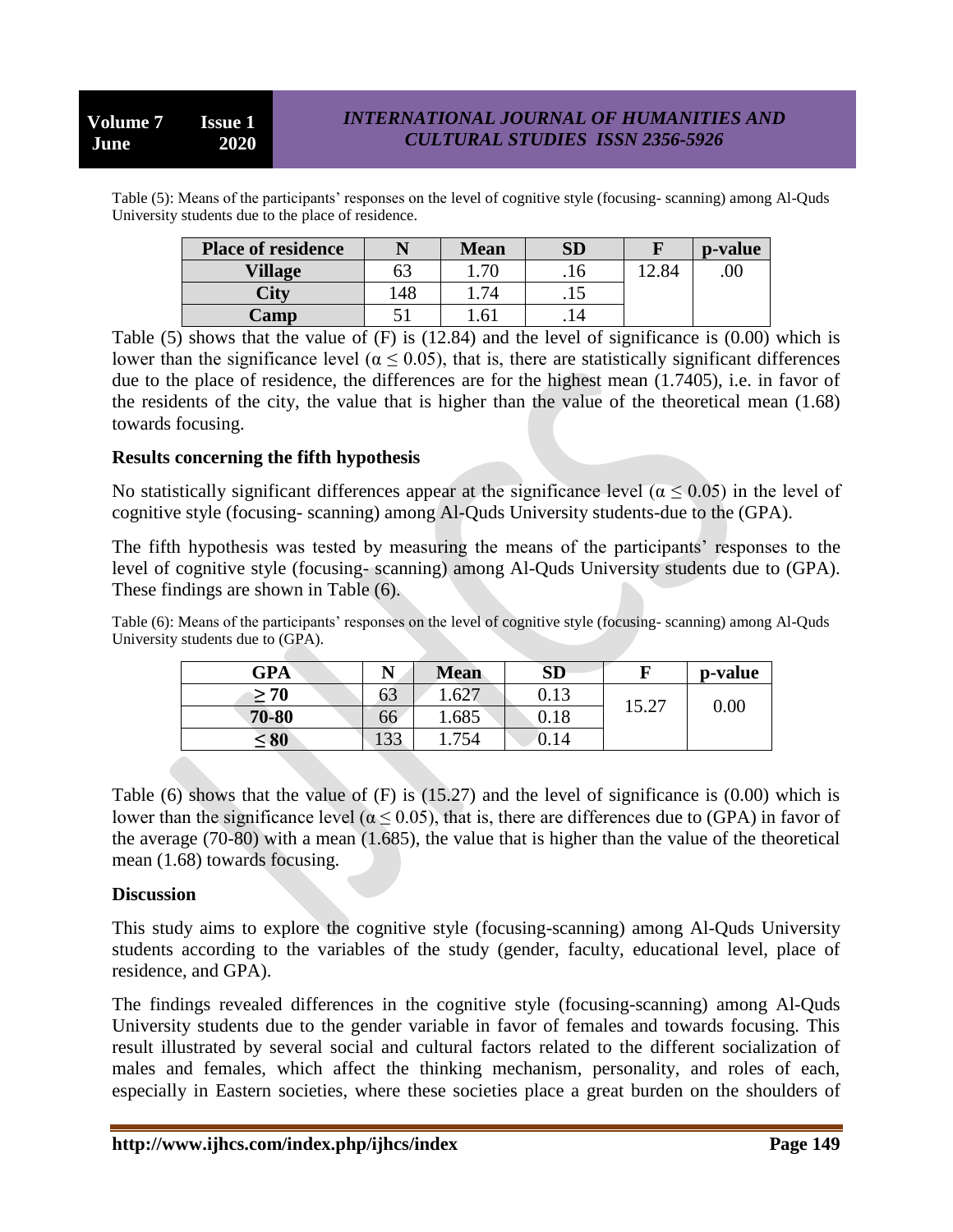females as they are kids compared to males, this is reflected in their way of thinking and dealing with different matters and situations. The female is raised to be more oriented and attentive in all different areas of life, including the academic arena, to demonstrate her personality and to prove her success in the tasks assigned to her, since she feels that she is socially monitored in all stages of her life, which makes her more attentive and focused in the last detail, and this result differs with Raheef's study (2009).

The findings also showed differences due to the faculty variable in favor of the Faculty of Science towards focusing. This result is explained through the nature of the school curriculum, the students of the Faculty of science tend to study natural sciences that involve using higher mental processes, which begin by focusing, then analyzing and making logical connections between numbers, equations, and abstract thinking. This contributes to enhancing their focusing, making it a cognitive style that always reflected in all facets of their lives. This result is in line with Hasanien (2007).

Whereas the findings showed that there were no differences attributed to the educational level. This result is explained by the similarities between the different stress (social, economic, political, and psychological) that the Palestinian student encounters. Such stresses meet and make students' motivation for learning external, such as the certificate, fear, and grades. The student sees the learning process as a way to obtain external rewards. This does not lead them to develop their cognitive styles over the different years of study, in addition to the fact that cognitive methods are characterized by relative stability and linked to the conditions of socialization and the various educational institutions that seek to focus more on the traditional and conventional curriculum and courses.

The finding of the fourth hypothesis showed differences in the level of cognitive style (focusingscanning) among Al-Quds University students due to the place of residence between the camp and the city in favor of the city towards focusing, and between the camp and the village towards focusing. This result is illustrated according to the differences in favor of the city not the camp by several factors, the economic factor is the most important of them as it provides all means for the city's residents to live a decent and comfortable life, which enables them able to focus on different issues and pay attention to details.

Finally, the results showed differences attributed to (GPA) in favor of the average (70-80) towards focusing. This result is explained by the propensity of those with high achievement to improve and develop their intellectual, emotional, and subjective skills as well as their ability to selectively pay attention and focus to obtain high average, compared to those with low achievement. This result is consistent with the studies of Rizk and El-Desouki (2018), Shehta (2017), and Abdel-Alim (2017).

# **Conclusions**

The findings of the current study have confirmed that there is a variation among Al-Quds University students in having a cognitive style (focusing – scanning) correlated with the variation of the study variables. This confirms the need to pay more attention to developing the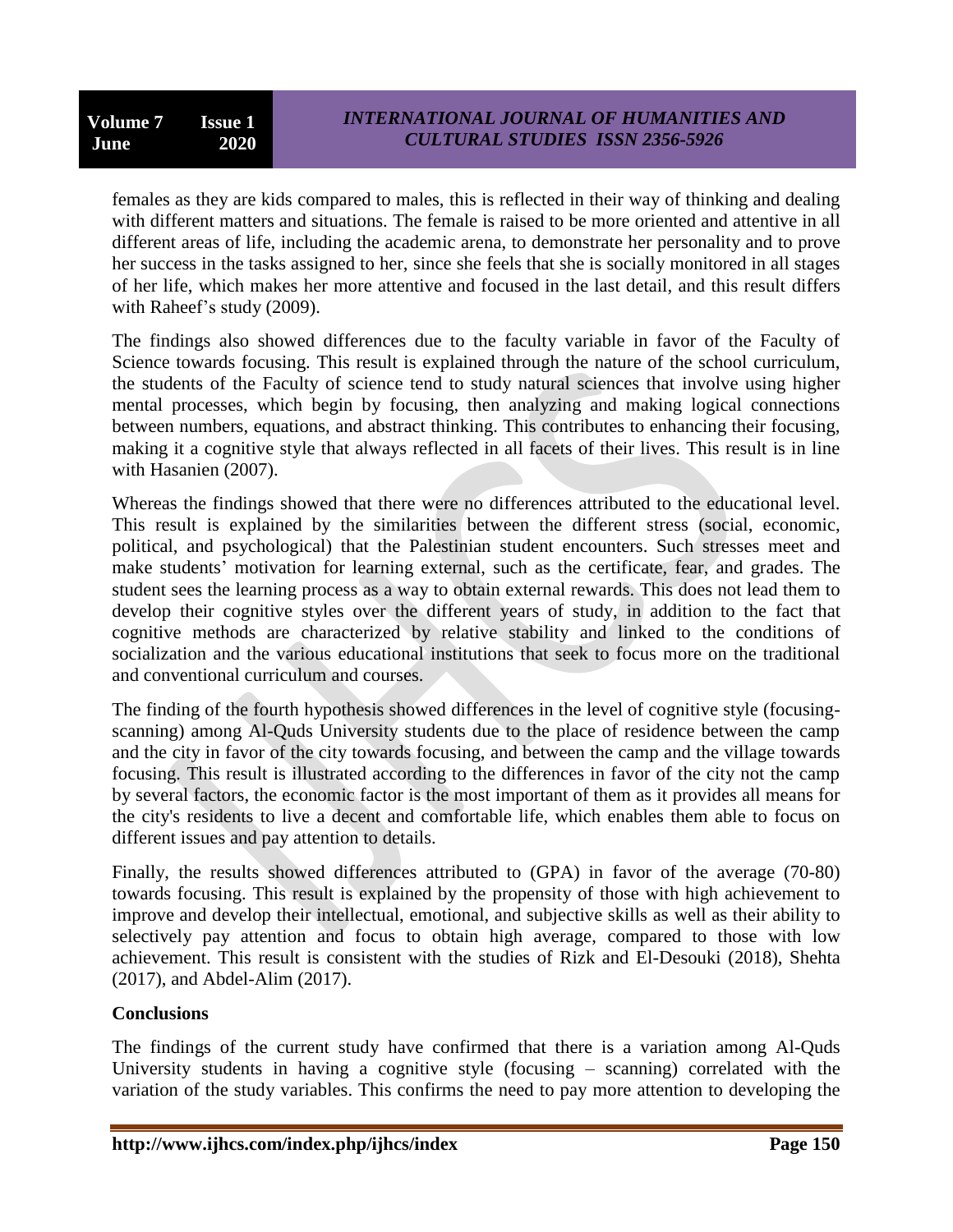cognitive style of focusing for all university students, confirming the need to pay more attention to develop the cognitive styles of focusing for all university students as they affect positively the level of learning and education.

### **Recommendations**

1. To pay attention to the methods of socialization at home and in the school to build focused and accurate personalities.

2. To implement training programs for Al-Quds University students to develop cognitive styles of focusing.

3. To use teaching methods designed for Al-Quds University students to support the development of the cognitive styles of focusing.

4. To develop measurements to examine the differentiation of cognitive styles (focusing scanning).

**Conflict of interest:** The authors declare no conflict of interest.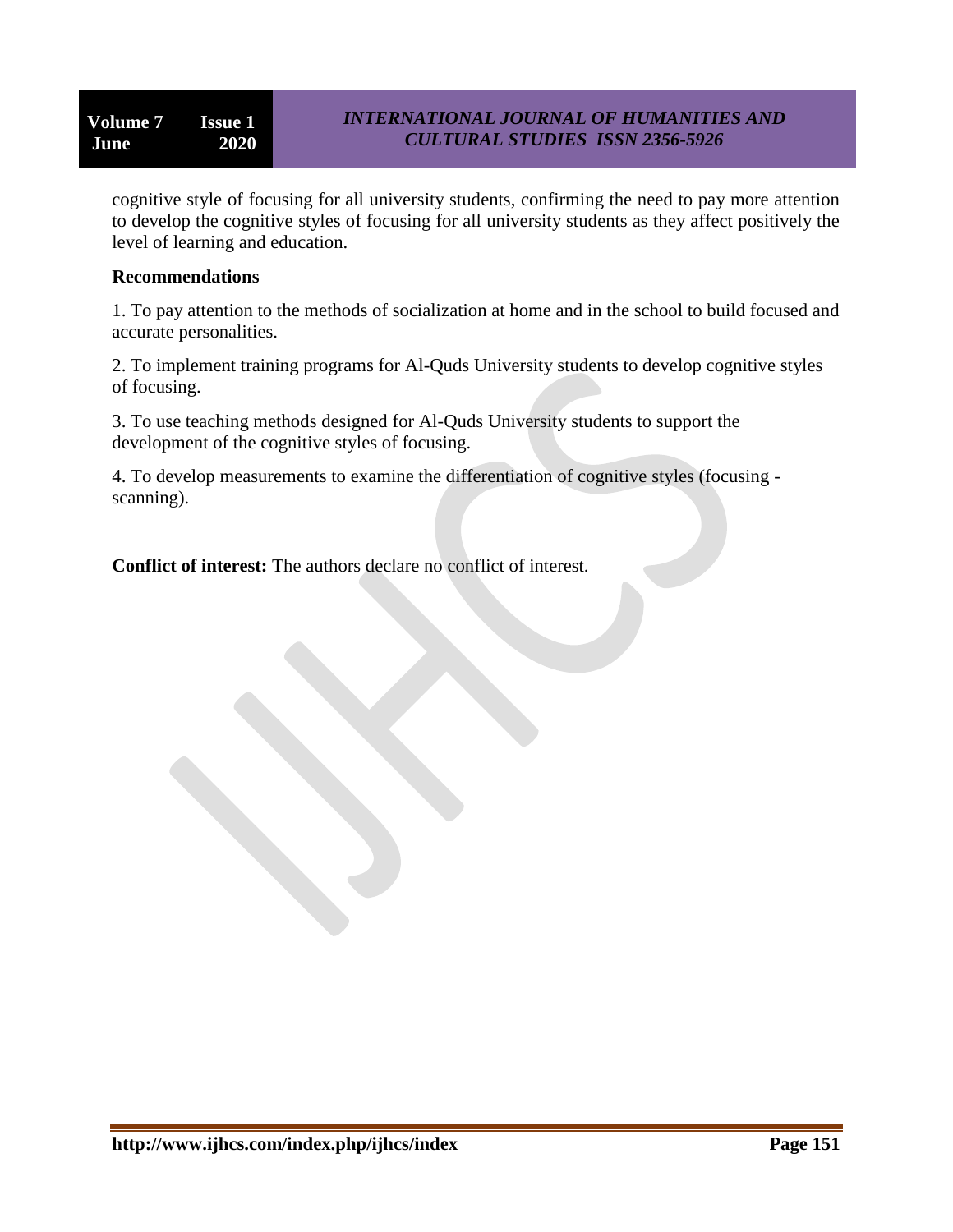### **References**

- Abdel-Alim & Rajaa (2017). The Effect of the Interaction between the Level of Providing Feedback (Corrective-Explanatory) and the Style of Learning (Shallow-Deep) in Personal Learning Environments on Academic Achievement and Learning Competence of Students in Education Technology. Journal of Studies and Research, (31), 253-306
- Alharthy & Mohammed (2010). The Differences in Achievement Motivation and Innovative Thinking among a Sample of Outstanding and Educational Retarded Students, Unpublished Master Thesis, College of Education, King Khalid University, Saudi Arabia.
- Aljabouri, Abdel-Hussein, and Al-Hasounah Zainab (2012). Developing a Measurement of Cognitive Style (Focusing-Scanning) and Applying it on the Students of Baghdad University, Journal of Educational and Psychological Sciences, No. (70), 173-231
- Diseth, Å., & Martinsen, O. (2003). Approaches to learning, cognitive style, and motives as predictors of academic achievement. Educational psychology, 23(2), 195-207.
- Dong, Y., & Lee, K. P. (2008). A cross-cultural comparative study of users' perceptions of a webpage: With a focus on the cognitive styles of Chinese, Koreans, and Americans. International Journal of Design, 2(2),19-30.
- Entwistle, N. (2000, June). Promoting deep learning through teaching and assessment. In Assessment to Promote Deep Learning: Insights from AAHF's 2000 and 1999 Assessment Conferences (pp. 9-20).
- Felder, R. M., & Spurlin, J. (2005). Applications, reliability, and validity of the index of learning styles. International journal of engineering education, 21(1), 103-112.
- Fulmer, I. S., & Barry, B. (2004). The Smart Negotiator: Cognitive Ability and Emotional Intelligence in Negotiation. International Journal of Conflict Management, 15(3). 245-272.
- Goldwater, M. B., & Schalk, L. (2016). Relational categories as a bridge between cognitive and educational research. Psychological Bulletin, 142(7), 729.
- Joughin, G. (1992). Cognitive style and adult learning principles. International Journal of Lifelong Education, 11(1), 3-14.
- Knox, A. B. (2000). The Continuum of Professional Education and Practice. New Directions for Adult and Continuing Education, 86, 13-22.
- Kolb, A. Y., & Kolb, D. A. (2005). Learning styles and learning spaces: Enhancing experiential learning in higher education. Academy of management learning & education, 4(2), 193- 212.